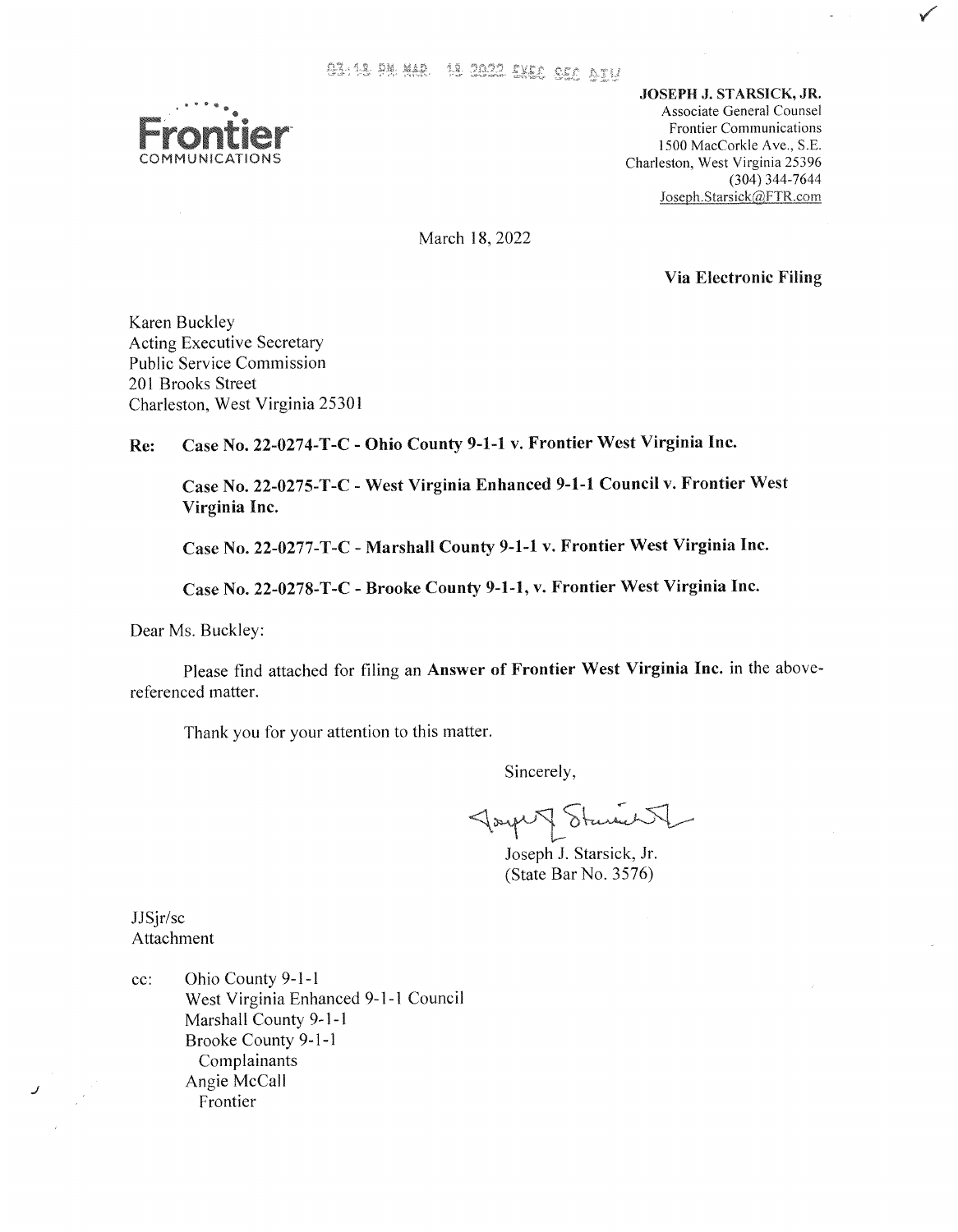# PUBLIC SERVICE COMMISSION OF WEST VIRGINIA **CHARLESTON**

CASE NO. 22-0274-T-C

**OHIO COUNTY 9-1-1, Wheeling, Ohio County,** 

Complainant,

CASE NO. 22-0275-T-C

WEST VIRGINIA ENHANCED 9-1-1 COUNCIL, **Hinton, Summers County,** 

Complainant,

CASE NO. 22-0277-T-C

**MARSHALL COUNTY 9-1-1,** Moundsville, Marshall County,

Complainant,

CASE NO. 22-0278-T-C

**BROOKE COUNTY 9-1-1, Wellsburg, Brooke County,** 

Complainant,

 $\mathbf{v}_*$ 

FRONTIER WEST VIRGINIA INC. a public utility,

Defendant.

# ANSWER OF FRONTIER WEST VIRGINIA INC.

Defendant, Frontier West Virginia Inc. ("Frontier"), for its Answer in these consolidated

proceedings, says: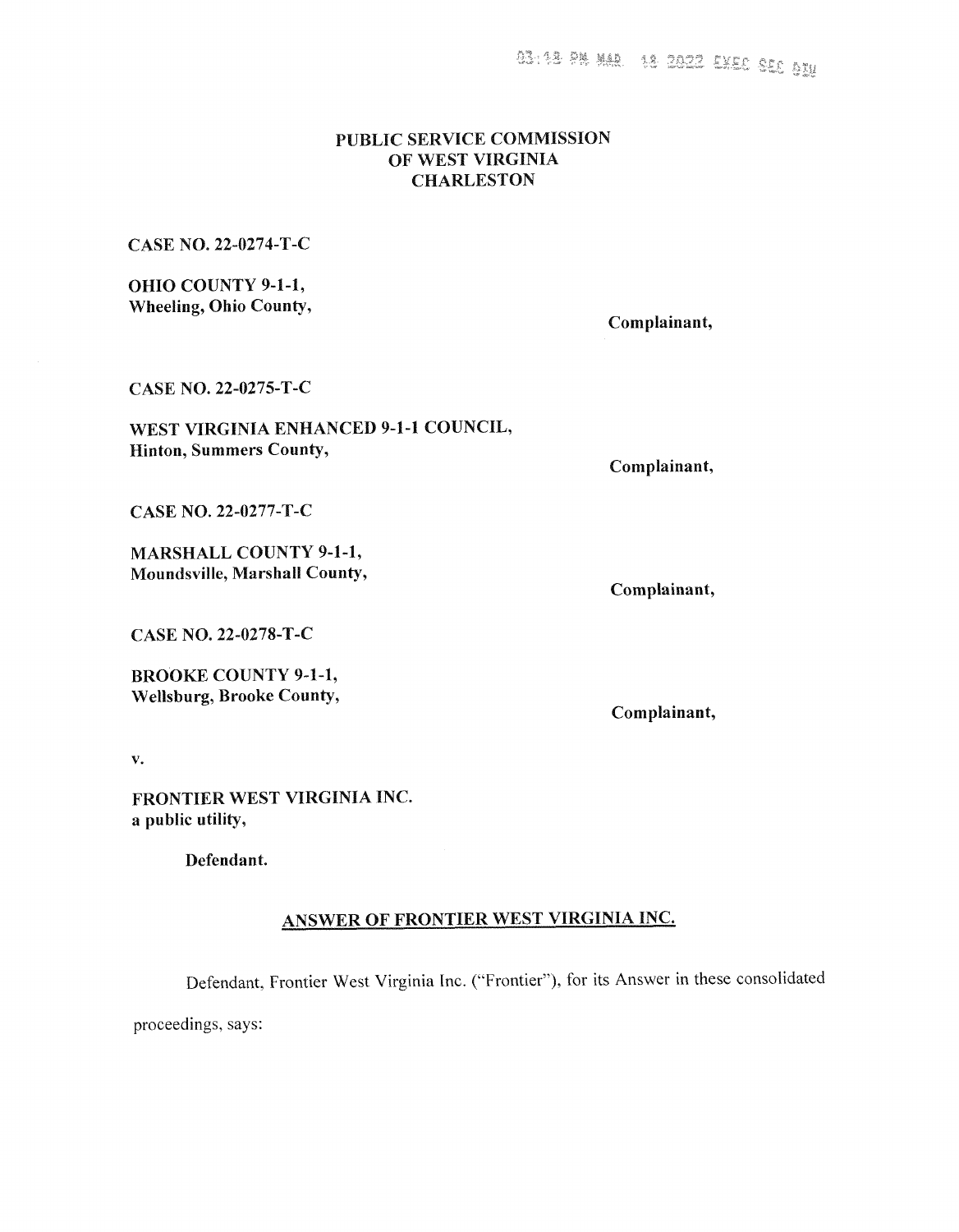1. West Virginia has a resilient enhanced 9-1-1 network. Most West Virginia wire centers with 9-1-1 public safety answering points ("PSAPs") are on fiber optic rings. Using Synchronous Optical Network ("SONET") technology, if the fiber is damaged on one side of the ring, traffic is automatically rerouted to the other side, and enhanced 9-1-1 service remains uninterrupted. In addition to the SONET network rings, the Enhanced 9-1-1 selective routers and the Enhanced 9-1-1 tandem switches in the State are redundant.

2. In early March, unrelated events caused unusual outages in the network affecting PSAPs on the same ring. Frontier respectfully believes that the issues are best addressed on an informal basis between Frontier and the affected PSAPs at the working level. As of the date of this Answer, the West Virginia Enhanced 9-1-1 Council and Ohio County 9-1-1 already have accepted mediation, to which Frontier has agreed. Pending responses by the Brooke and Marshall County PSAPs, Frontier will respond further as follows.

## **March 4th outage impacting Hancock, Ohio, Brooke, Harrison-Taylor County PSAPs**

3. On March 4, 2022, at approximately 2:37 AM, Frontier's National 911 Customer Care Center was notified of network issues impacting trunks and Automatic Line Identification (ALI) circuits serving Hancock, Ohio, Brooke, Harrison-Taylor County PSAPs.

4. At 3:39 AM, Frontier instituted rerouting of calls according to the instructions provided to Frontier by each PSAP.

*5.* Following troubleshooting, it was determined that an issue in a controller card in the network had caused issues with associated working and protect cards in other locations. The card issues were remotely resolved, and service was restored at approximately 4: 17 AM.

6. Following 911 PSAP service interruption procedures, Frontier's Customer Care Center contacted the PSAPs to verify service was restored, and successful test calls were made.

2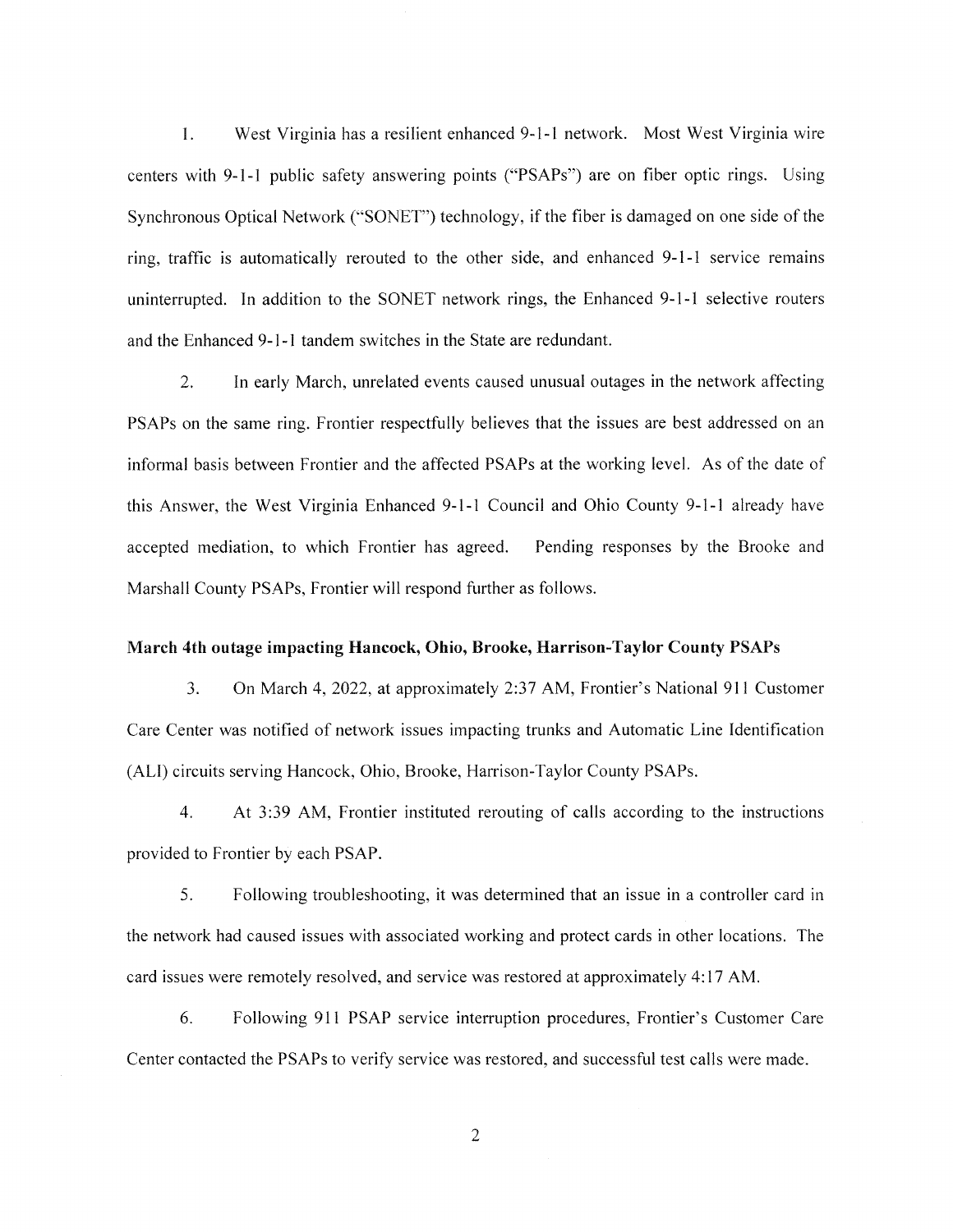# March 5th outage impacting Ohio, Grant, Harrison-Taylor, Brooke, Barbour, Tyler, **Marshall, Wetzel County PSAPs**

7. On March 5, 2022, at approximately 4 PM, Frontier's 911 National Call Center began to receive calls from PSAPs reporting a service outage.

**8.** On one side of the fiber ring, a tow truck with its boom fully extended hit Frontier aerial cable in Tunnelton, West Virginia, causing significant damage to Frontier's network which included damaging multiple poles and ripping fiber and copper lines down.

9. Frontier dispatched construction, splicer. and line crews to assess and complete damage repairs, including placing new poles. repairing facilities, and other work to reestablish network connectivity. The necessary work was completed at 10:46 AM on March 6, 2022.

10. Unrelated to the tow truck damage, a separate and unrelated SONET outage in Frontier's network was detected between Sistersville and Moundsville at 754 PM on March *5,*  2022.

11. Extensive diagnostic and repair work commenced. Service was restored at 10:59 PM on March 6, 2022.

12. The Tyler County PSAP remained down, but recovered service after it contacted its equipment vendor and rebooted its equipment.

*3*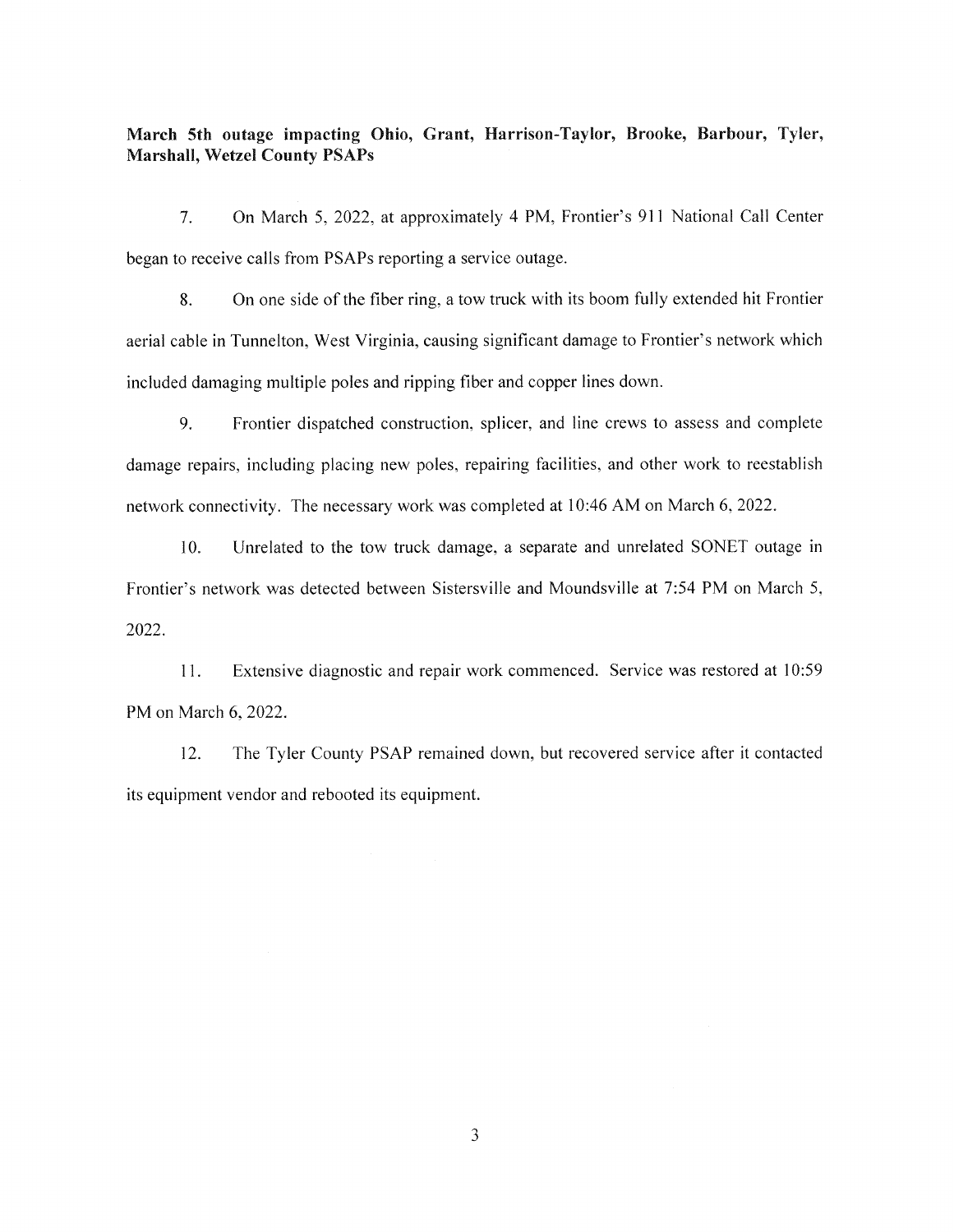Frontier West Virginia Inc.

Ingla The Call Affiant

Joseph J. Stander (WV State Bar #3576) Associate General Counsel Frontier Communications I500 MacCorkle Avenue, S.E. Charleston, West Virginia 25396 (304) 344-7644<br>Joseph.Starsick@FTR.com *Attorney, for Frontier West Virginia Inc.*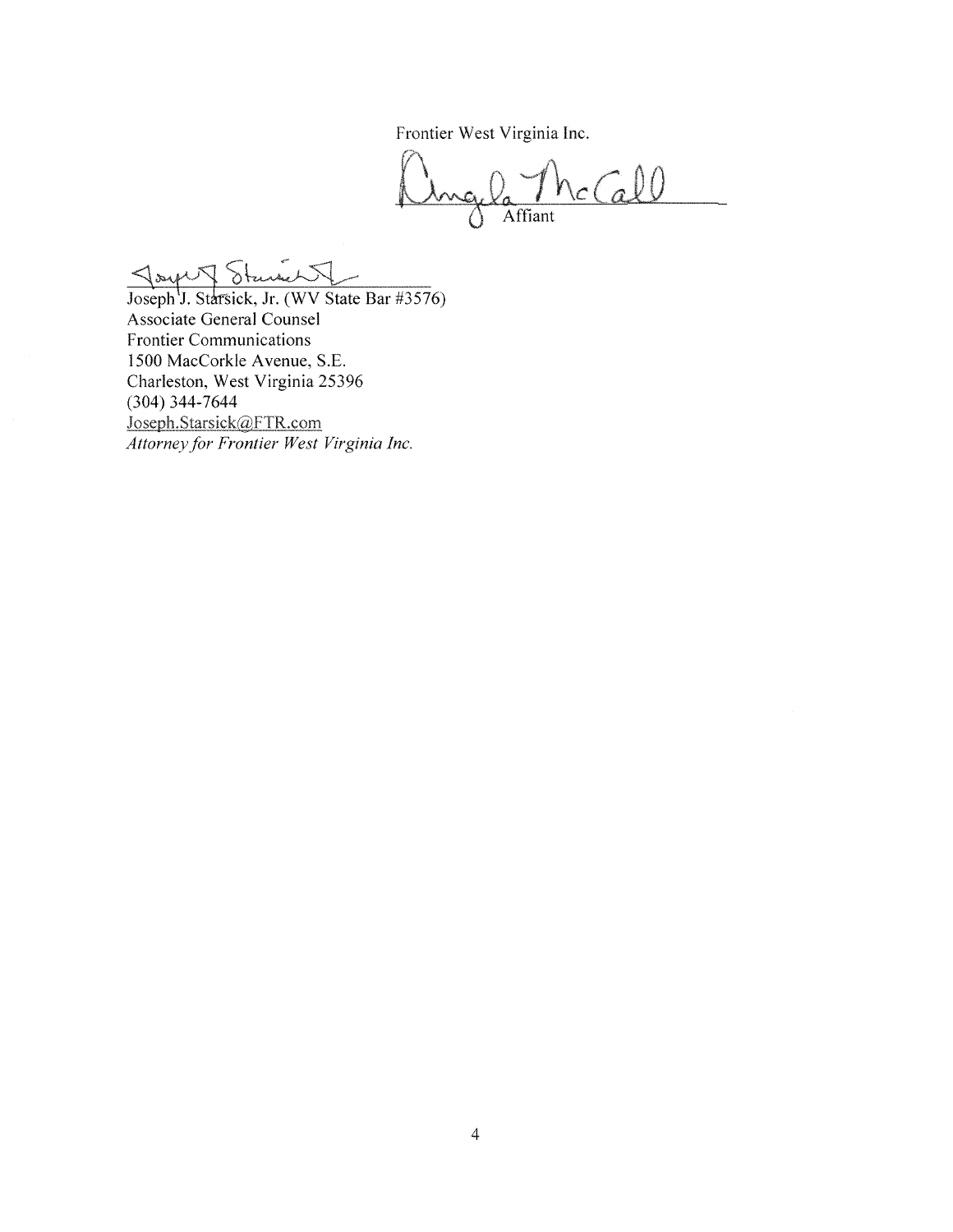## **VERIFICATION**

# **STATE OF SOUTH CAROLINA**

#### **COUNTY OF HORRY**

I, Angela C. McCall, after first being duly sworn, state that I am State Government Affairs Manager of Frontier West Virginia Inc., and that, as State Government Affairs Manager, I am authorized to verify the Statement in Case Nos: 22-0274-T-C, 22-0275-T-C, 22-0277-T-C, and 22-0278-T-C and I state that said verified Statement is true and correct to the best of my knowledge, information and belief.

Frontier West Virginia Inc.

 $c(a)$ 

State Government Affairs Manager

Taken, sworn to and subscribed before me this 17<sup>th</sup> day of March 2022.



The Rattley Kucing